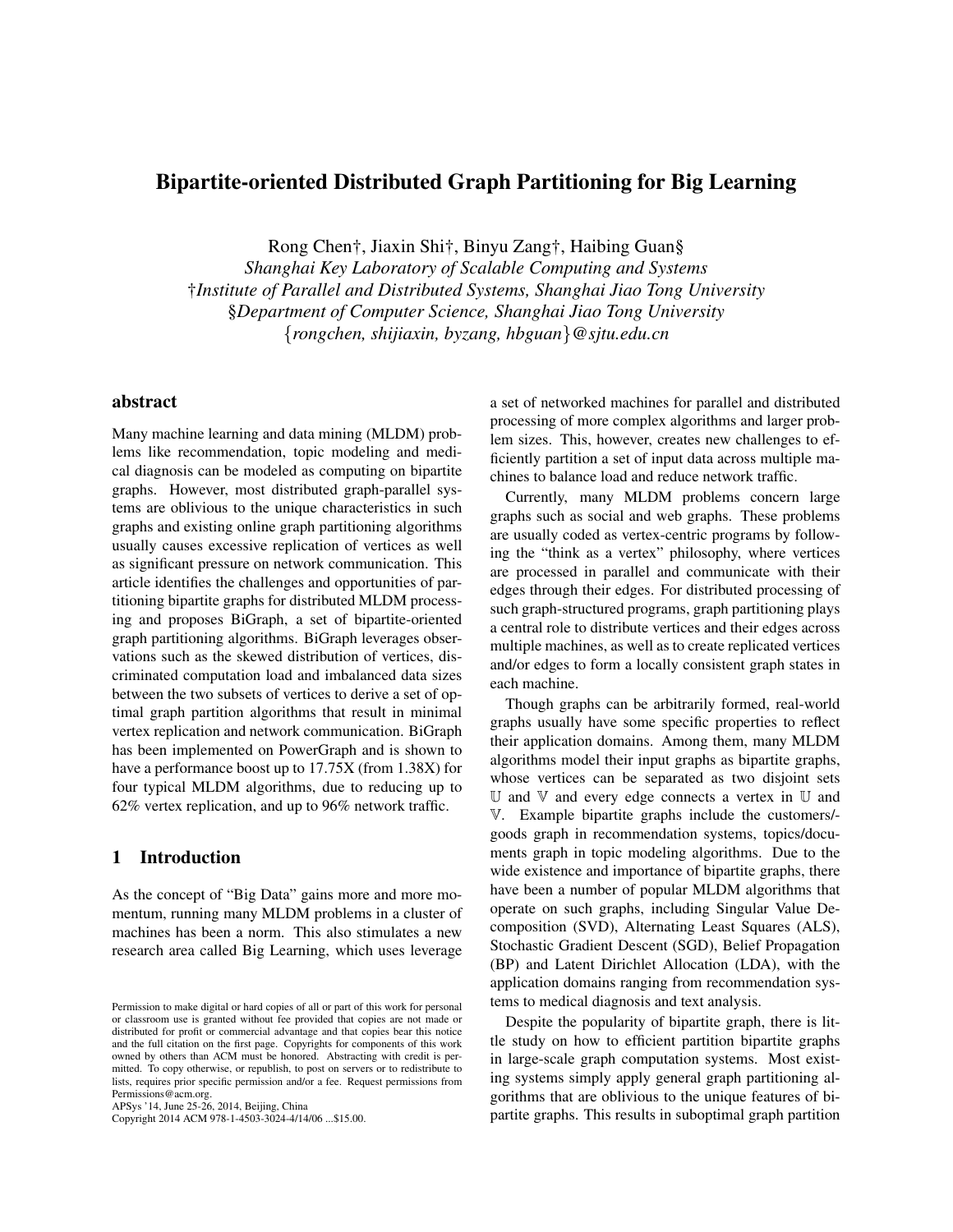

Fig. 1: *Pseudo-code of PageRank algorithm using GAS model, and execution flow of graph-parallel system for a sample graph.*

with significant replicas of vertices and/or edges, leading to not only redundant computation, but also excessive network communication to synchronize graph states. Though there are some graph partition algorithms for bipartite graphs, none of them satisfies the requirement of large-scale graph computation. Many of them [5, 15] are offline partitioning algorithms that require fully information of graphs, and thus are very time-consuming and not scalable to large graph dataset. Some others [7, 6] only work on a special type of graphs or algorithms, making them hard to be generalized to a wide range of MLDM problems.

In this paper, we make a systematic study on the characteristics of real-world bipartite graphs and the related MLDM algorithms, and describe why existing online distributed graph partitioning algorithms fail to produce an optimal graph partition for bipartite graphs. Based on the study, we argue that the unique properties of bipartite graphs and special requirement of bipartite algorithms demand *differentiated* partitioning [3] of the two disjoint sets of vertices. Based on our analysis, we introduce BiGraph, a set of distributed graph partition algorithms designed for bipartite applications. The key of BiGraph is to partition graphs in a differentiated way and loading data according to the data affinity.

We have implemented  $BiGraph<sup>1</sup>$  as separate graph partition modules of GraphLab [12, 8], a state-of-the-art graph-parallel framework. Our experiment using three MLDM algorithms on an in-house 6-machine multicore cluster with 144 CPU cores shows that BiGraph reduces up to 62% vertex replication, and saves up to 96% network traffic. This transforms to a speedup up to 17.75X (from 1.38X) compared to the state-of-the-art Grid [9] partitioning algorithm (the default partitioning algorithm in GraphLab).

# 2 Graph-parallel Systems and Partition Algorithms

#### 2.1 Graph-parallel Systems

Many distributed graph-parallel systems, including Pregel [13] and GraphLab [12, 8], follow the 'think as a vertex' philosophy and abstract a graph algorithm as a vertex-centric program *P* , The program is executed in parallel on each vertex  $v \in V$  in a sparse graph  $G = \{V, E, D\}$ . The scope of computation and communication in each  $P(v)$  is restricted to neighboring vertices through edges where  $(s,t) \in E$ . Programmers can also associate arbitrary data  $D_v$  and  $D_{s,t}$  to vertex  $v \in V$ , and edge  $(s,t) \in E$  respectively.

As shown in Figure 1, the right part illustrates the overall execution flow for the sample graph on Power-Graph, the latest version of the GraphLab framework<sup>2</sup>. To exploit distributed computing resources of a cluster, the runtime splits an input graph into multiple partitions and iteratively executes user-defined programs on each vertex in parallel.

First, the runtime *loads* graph topology and data files from a secondary storage (e.g., HDFS or NFS), and *distributes* vertices and edges to target machines according to a graph partition algorithm. Then, replicas for vertices are created for each edges spanning machines to *finalize* in-memory local graphs such that each machine has a locally-consistent sub-graph . PowerGraph adopts the GAS (Gather, Apply, Scatter) model to abstract graph algorithms and employs a loop to express *iterative computation* in many MLDM algorithms. The pseudo-code in Figure 1 illustrates an example implementation of the PageRank [2] algorithm implemented by the GAS model. In the Gather phase, the gather and accum functions accumulate the rank of neighboring vertices through in-edges; and then the apply function

<sup>&</sup>lt;sup>1</sup>The source code and a brief instruction of how to use Bi-Graph are at http://ipads.se.sjtu.edu.cn/projects/ powerlyra.html

 ${}^{2}$ GraphLab after version 2.1 runs the PowerGraph engine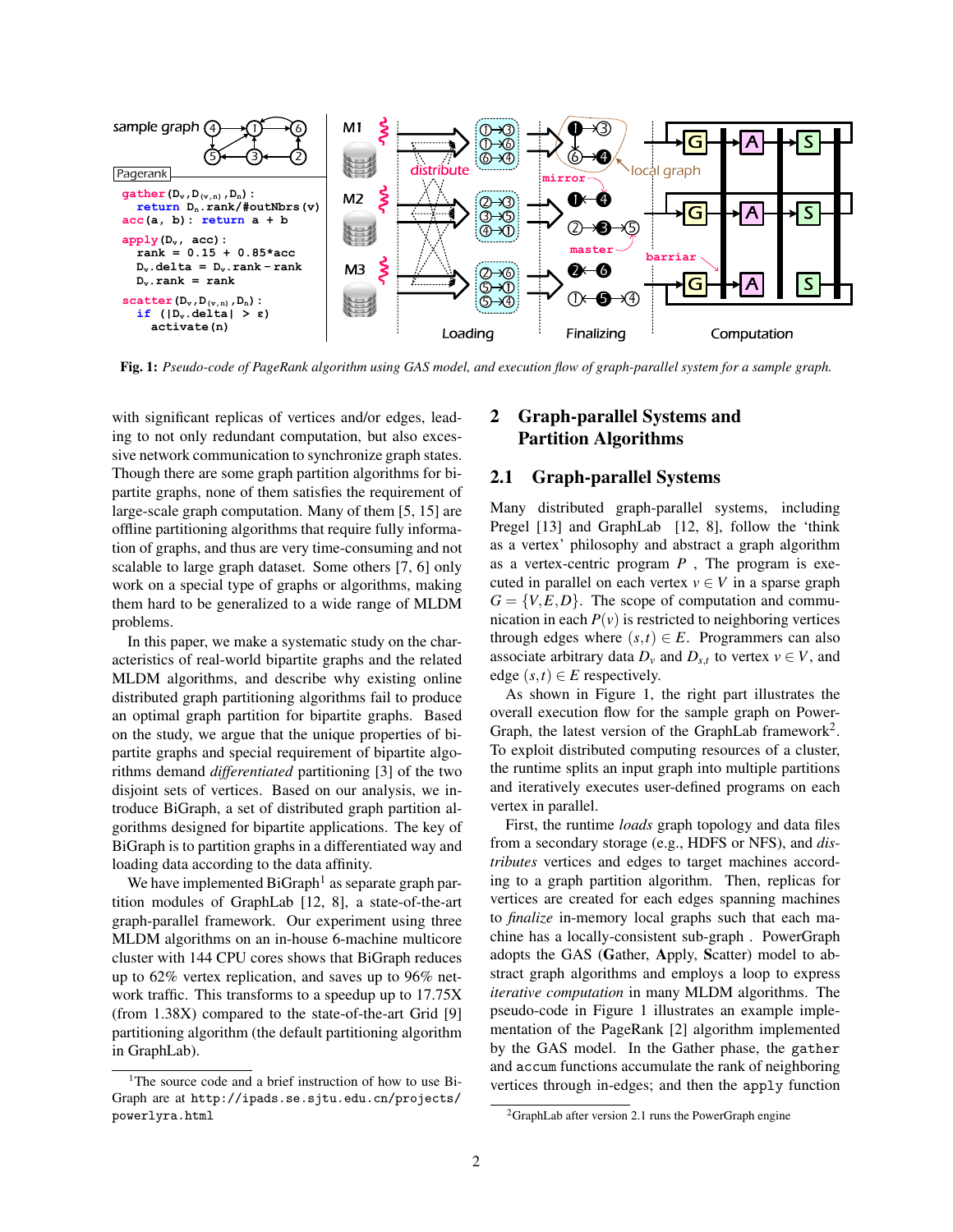calculates and updates a new rank to vertex using accumulated values in the Apply phase; finally the scatter function sends messages and activates neighboring vertices through out-edges in the Scatter phase.

## 2.2 Distributed Graph Partitioning

A key to efficient Big Learning on graph-parallel systems is optimally placing graph-structured data including vertices and edges across multiple machines. As graph computation highly relies on the distributed graph structures to store graph computation states and encode interactions among vertices, an optimal graph partitioning algorithm can minimize communication cost and ensure load balance of vertex computation.

There are two main types of approaches: offline and online (streaming) graph partitioning. Offline graph partitioning algorithms (e.g., Metis and spectral clustering) require full graph information has been known by all workers (e.g. machines), which requires frequent coordination among workers in a distributed environment. Though it may produce a distributed graph with optimal graph placement, it causes not only significant resources consumption, but also lengthy execution time even for a small-scale graph. Consequently, offline partitions are rarely adopted by large-scale graph-parallel systems for Big Learning. In contrast, online graph partitioning aims at to find a near-optimal graph placement by distributing vertices and edges with only limited graphs information. Due to the significant less partitioning time yet still-good graph placement, it has been widely adopted by almost all large-scale graph-parallel systems.

There are usually two approaches in online graph partitioning: edge-cut, which divides a graph by cutting cross-partition edges among sub-graphs; and vertexcut, which partitions cross-partition vertices among subgraphs. General speaking, vertex-cut can evenly distributing vertices among multiple partitions, but may result in imbalanced computation and communication as well as high replication factor for skewed graphs. In contrast, vertex-cut can evenly distributing edges, but may incur high communication cost among partitioned vertices.

PowerGraph employs several vertex-cut algorithms [8, 9] to provide *edge* balanced partitions, because the workload of graph algorithms mainly lies to the number of edges. Figure 2 illustrates the hash-based (random) vertex-cut to evenly assign edges to machines, which has a high replication factor (i.e.,  $\lambda = \text{#replies/#vertices}$ ) but very simple implementation; and currently the default graph partitioning algorithm in PowerGraph, Grid [9] vertex-cut, which uses a grid-based heuristic to reduce replication factor by constraining the location of edges. In this case, random partitioning simply assigns



Fig. 2: *A comparison of various partitioning algorithms on a bipartite graph.*

edges by hashing the sum of source and target vertex-ids, while grid vertex-cut further specify the location to only an intersection of shards of the source and target vertices. For example, in random vertex-cut, the edge  $(1,8)$  is assigned to partition 1 as the sum of 1 and 8 divided by 4 (the total partition number) is 1. In Grid vertex-cut, the edge  $(1,8)$  is randomly assigned by Grid to one of the intersected partitions (2 and 3) according to the partitioning grid (the left bottom corner of Figure 2). This is because vertex 1 is hashed to part 1, which constrains the shards of vertex 1 to row 1 and column 1, while vertex 8 is hashed to part 4, which constrains the shards of vertex 8 to row 2 and column 2. Thus, the resulting shards of the intersection are 2 and 3. Unfortunately, both partitioning algorithms result in suboptimal graph placement and the replication factor is high (2 and 1.83 accordingly), due to no awareness of the unique features in bipartite graphs.

Our prior work, PowerLyra [3], also uses differentiated graph partitioning for skewed graphs. However, it does not consider the special properties of bipartite graphs as well as access locality.

#### 3 Challenges and Opportunities

All vertices in a bipartite graph can be partitioned into two disjoint subsets  $U$  and  $V$ , and each edge connects a vertex from U to one from V, as shown in the left part of Figure 2. Such special properties of bipartite graphs and the special requirement of MLDM algorithms impede existing graph partitions to obtain a proper graph cut and performance. Here, we describe several observations from real-world bipartite graphs and the characteristics of MLDM algorithms.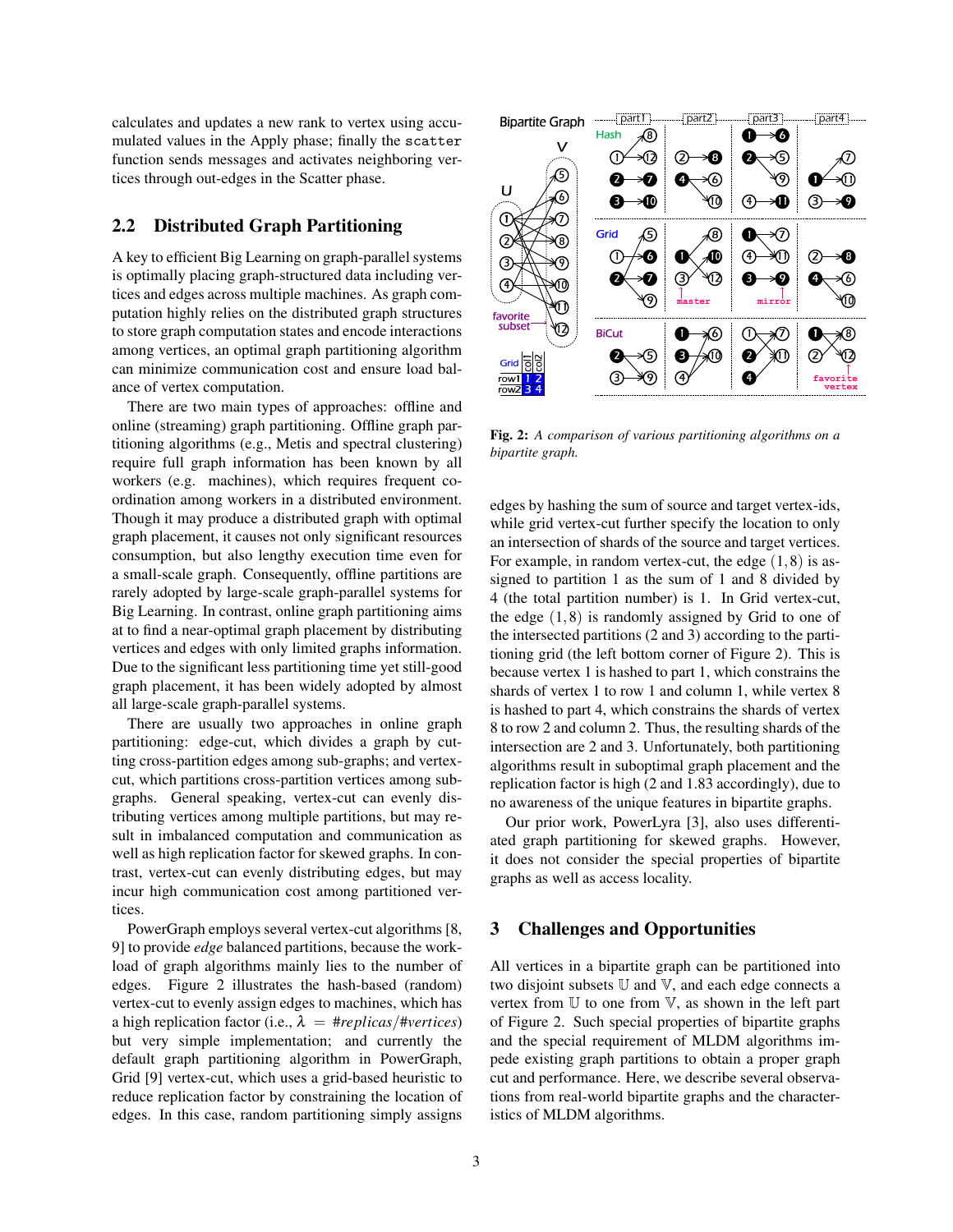First, real-world bipartite graphs for MLDM are usually imbalanced. This means that the size of two subsets in bipartite graph is significantly skewed, even in the scale of several orders of magnitude. For example, there is only ten thousands of terms in Wikipedia, while the number of articles has exceeded four millions. The number of grades from students may be dozen times to the number of courses. As an concrete example, the SLS [4] dataset, a 10 years of grade point scores at a large State University, has 62,729 objects (e.g., students, instructors and departments) and 1,748,122 scores (ratio: 27.87). This implies that a graph partitioning algorithm needs to employ differentiated mechanisms on vertices from different subsets.

Second, the computation load of many MLDM algorithms for bipartite graphs may also be skewed among vertices from the two subsets. For example, Stochastic Gradient Descent (SGD) [10], a collaborative filtering algorithm for recommendation systems, only calculates new cumulative sums of gradient updates for *user* vertices in each iteration, but none for *item* vertices. Therefore, an ideal graph partitioning algorithm should be able to discriminate the computation to one set of vertices and exploit the locality of computation by avoiding an excessive replication of vertices.

Finally, the size of data associated with vertices from the two subsets can be significantly skewed. For example, to use probabilistic inference on large astronomical images, the data of an *observation* vertex can reach several terabytes, while the latent *stellar* vertex has only very few data. If a graph partitioning algorithm distributes these vertices to random machines without awareness of data location, it may lead to excessive network traffic and significant delay in graph partitioning time. Further, the replication of these vertices and the synchronization among them may also cause significant memory and network pressure during computation. Consequently, it is critical for a graph partitioning algorithm to be built with data affinity support.

#### 4 Bipartite-oriented Graph Partitioning

The unique features of real-world bipartite graphs and the associated MLDM algorithms demand a bipartiteaware online graph partitioning algorithm. BiCut is a new heuristic algorithm to partition bipartite graphs, by leveraging our observations. Based on the algorithm, we describe a refinement to further reduce replications and improve load balance, and show how BiCut supports data affinity for bipartite graphs with skewed data distribution to reduce network traffic.

#### 4.1 Randomized Bipartite-cut

Existing distributed graph partitioning algorithms use the same strategy to distribute all vertices of a bipartite graph, which cannot fully take advantage of the graph structures in bipartite graphs, especially for skewed graphs.

In bipartite graph, two vertices connected by an edge must be from different disjointed subsets. This implies that *arbitrarily partitioning vertices belonging to the same subset may not introduce any replicas of vertices*, as there is no edge connecting them. Based on above observation, the new *bipartite-cut* algorithm applies a differentiated partitioning strategy to avoid replication for vertices in one favorite subset and provide fully local access to adjacent edges. First, the vertices in this set are first-class citizens during partitioning, which are evenly assigned to machines with all adjacent edges at first. Such vertices contain no replicas. Then, the replicas of vertices in the other subset are created to construct a local graph on each machine. One replica of the vertex is randomly nominated as the master vertex, which coordinates the execution of all remaining replicas.

As shown in Figure 2, since the favorite subset is  $\nabla$ , whose vertices (from 5 to 12) with all edges are evenly assigned to four partitions without replication. The vertices in subset  $U$  (from 1 to 4) are replicated on demand in each partition. All edges of vertices in the favorite set can be accessed locally. By contrast, the vertex in the subset U has to rely on its mirrors for accessing its edges (e.g., vertex 1). Hence, BiCut only results in a replication factor of 1.5.

By default, BiCut will use the subset with more vertices as the favorite subset to reduce the replication factor. However, if the computation on one subset is extremely sensitive to locality, this subset can also be designated as the favorite subset to avoid network traffic in computation, since the edges are always from one subset to the other. As there is no extra step with high cost, the performance of BiCut should be comparable to random vertex-cut.

### 4.2 Greedy Bipartite-cut

Our experiences show that the workload of graphparallel system highly depends on the balance of edges. Unfortunately, randomized bipartite-cut only naturally provides the balance of favorite vertices. To remedy this issue, we propose a new greedy heuristic algorithm, namely Aweto, inspired by Ginger [3], a greedy heuristic hybrid-cut for natural graphs.

Aweto uses an additional round of edge exchange to exploit the *similarity* of neighbors between vertices in the favorite subset and the balance of edges in partitions. Af-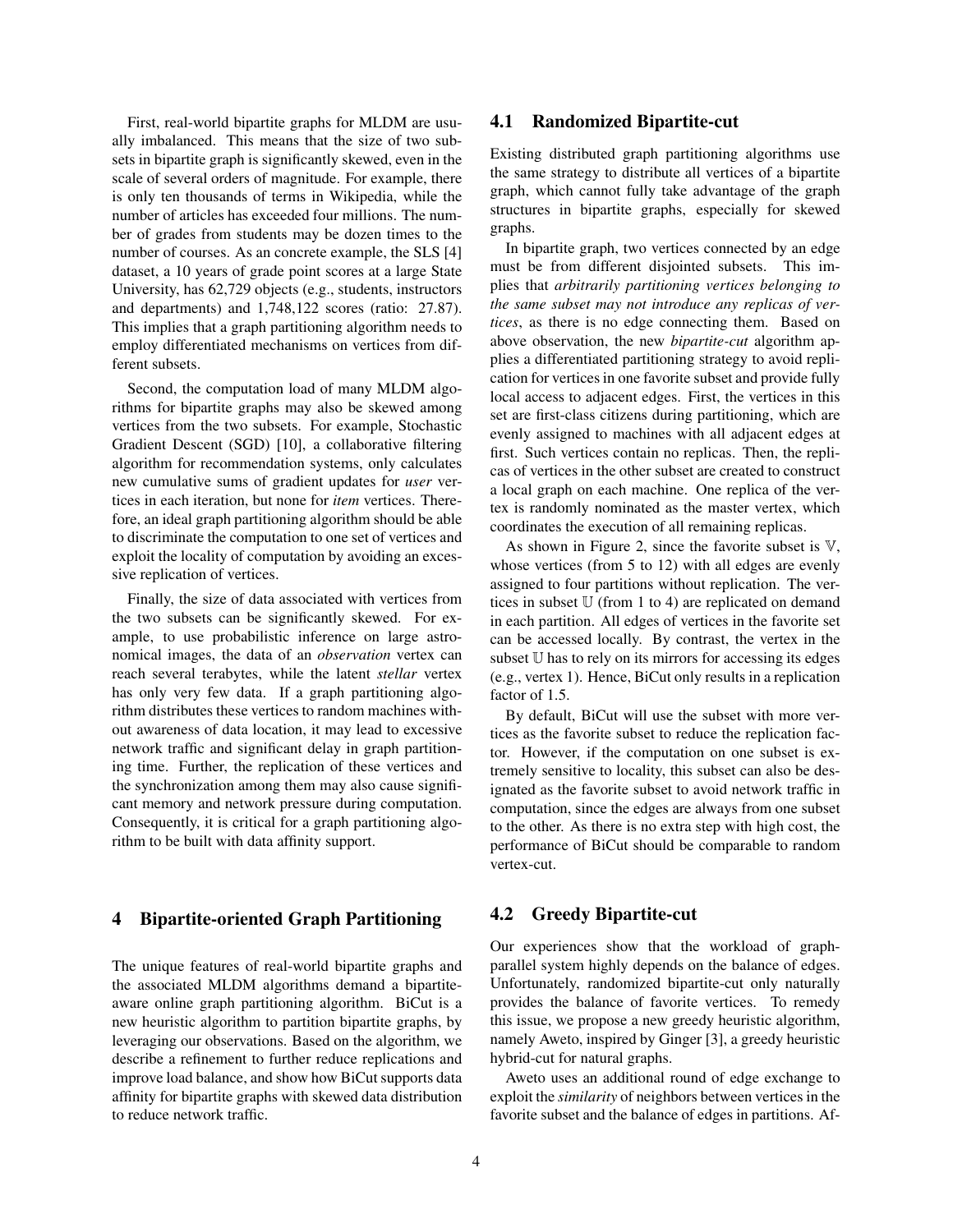

Fig. 3: *The execution flow of bipartite-cut with data affinity.*

ter the random assignment of the first round, each worker greedily re-assigns a favorite vertex *v* with all edges to partition *i* such that  $\delta g(v, S_i) \geq \delta g(v, S_j)$ , for all  $j \in$  $\{1, 2, \ldots, p\}$ , where  $S_i$  is the current vertex set on partition  $\in P = (S_1, S_2, \ldots, S_p)$ . Here,  $\delta g(v, S_i) = |N(v)|$  $S_i$  |  $-B(|S_i|)$ , where  $N(v)$  denotes the set of neighbors of vertex  $v$ ,  $|S_i|$  denotes the current number of edges on partition *i* and  $B(x) = |S_i|^{\frac{1}{2}}$ .  $B(x)$  is used to balance the edges re-assigned from current partition.

Because each partition maintains its own current vertex set  $S_i$ , the greedy-heuristic algorithm can independently execute on all machines without any communication. Further, the balance of edges re-assigned by each partition implies a global edge balance of partitions.

#### 4.3 Data Affinity

A large number of graph data may be stored on each machine of a cluster. For example, the output files of a MapReduce job will not be merged and stored to the local secondary storage. The modern distributed filesystem (e.g., HDFS) also split files into multiple blocks and stored on multiple machines to improve availability and fault tolerance. Without data affinity, existing data partition only consider affinity within graph to reduce replication, which results in a large amount of data movement from the secondary storage of one machine to the main memory of other machines.

To reduce movement of a huge amount of data and avoid replication of favorite vertices, bipartite-cut is further extended to support data affinity. The favorite vertices with a huge amount of data is fixedly placed on machines holding their vertex data, and its edges are also reassigned to those machines. In this way, the computation on favorite vertex is restricted to local machine without network traffic.

Figure 3 illustrates the execution flow of BiCut with data affinity. First, all topology information and data of graph are *loaded* from local secondary storage to memory, and a local mapping table (MT) from favorite vertices to the current machine is generated on each ma-

Table 1: *A collection of bipartite graphs. The symbol of (G*|*B*|*A) corresponds with Grid, BiCut and Aweto.*

| Graphs       | U      | V      | $E^{\parallel}$ | U / V | $Rep-Factor(G B A)$   |
|--------------|--------|--------|-----------------|-------|-----------------------|
| LJ           | 4,489K | 4,308K | 69.0M           | 1.04  | 2.26<br>2.48<br>3.07  |
|              |        |        |                 |       |                       |
| AS           | 1,696K | 967K   | 11.1M           | 1.75  | 1.57<br>1.82<br>2.80  |
| WG           | 739K   | 715K   | 5.1M            | 1.03  | 2.85<br>2.05<br>1.60  |
|              |        |        |                 |       |                       |
| <b>RUCCI</b> | 1.978K | 110K   | 7.8M            | 18.00 | $1.26$   1.26<br>3.10 |
| <b>SLS</b>   | 1.748K | 63K    | 6.8M            | 27.87 | 1.15<br>3.03          |
| <b>ESOC</b>  | 327K   | 38K    | 6.0M            | 8.65  | 1.31<br>3.98<br>1.48  |
|              |        |        |                 |       |                       |
| Netflix      | 480K   | 17K    | 100M            | 27.02 | 1.18<br>3.97          |

chine. Then the local mapping table on each machine is *broadcasted* to other machines to create a global mapping table on each machine. The edge *distribution* originally in graph loading is delayed to the end of exchanging mapping tables. Finally, the local graph is *constructed* as before by replicating vertices.

### 5 Performance Benefit of BiGraph

We have implemented BiGraph based on GraphLab 2.2 (release in July 2013), which runs the PowerGraph engine. BiCut and Aweto are implemented as separate graph-cut modules for GraphLab.

We evaluate BiGraph against the default graph partition, Grid [9], on GraphLab framework using three typical bipartite graph algorithms: *Singular Value Decomposition* (SVD), *Alternating Least Squares* (ALS) and *Stochastic Gradient Descent* (SGD).

## 5.1 Experimental Setup

All experiments were performed on an in-house 6 machine multicore cluster with a total of 144 CPU cores. Each machine has a 24-core AMD Opteron 6168 CPU, 64GB RAM, 2x1TB Hard Drivers and 1 GigE network ports. GraphLab runs 24 threads on each machine. We run NFS on the same cluster as the underlying storage layer.

Table 1 lists a collection of bipartite graphs used in our experiments. They are from Stanford Large Network Dataset Collection [14] and The University of Florida Sparse Matrix Collection [4]. The former three bipartite graph is balanced, the ratios of  $|U|/|V|$  are from 1.03 to 1.75. These can be regarded as worst cases for bipartitecut due to their balanced distribution. On the contrary, the latter three bipartite graph is relative skewed,  $|U|/|V|$ are from 8.65 to 27.87. These are more suitable for bipartite-cut. The last Netflix prize dataset [1] is used as a building block to simulate large datasets with various sizes for the weak scalability experiment (section 5.4). All vertices in the subset |*U*| and edges are duplicated to scale the dataset [11].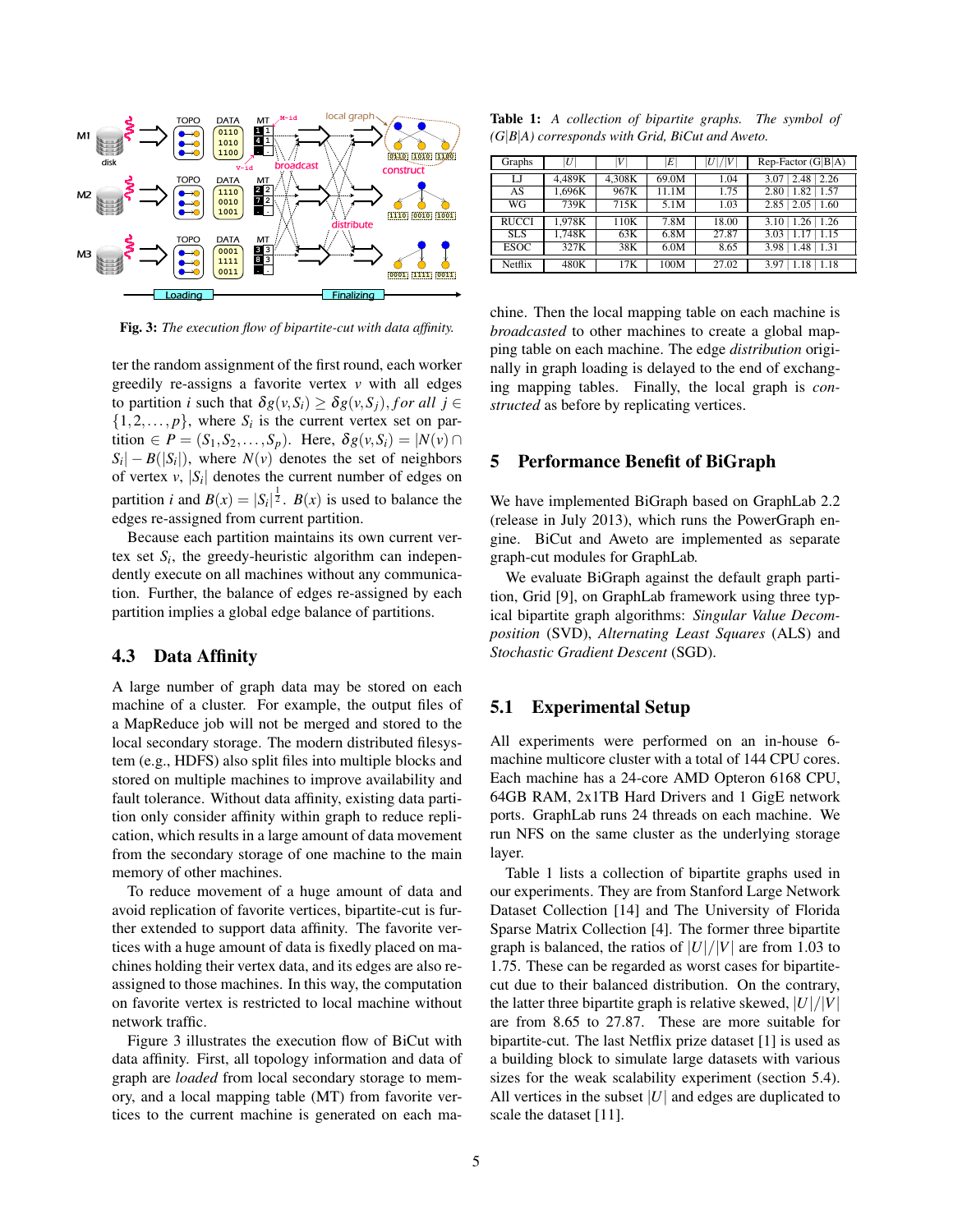

Fig. 4: *Normalized speedup over Grid on computation performance.*



Fig. 5: *Normalized speedup over Grid on partitioning performance.*

# 5.2 Overall Performance

Figure 4 summarizes the normalized speedup of BiCut and Aweto compared to Grid graph partitioning on the computation phase with different algorithms and graphs. Since all partitioning algorithms use the same execution engine in computation phase, the speedup highly depends on the reduction of replication factors, which dominates the communication cost. For skewed bipartite graphs, BiCut can remarkably decrease replication factor by avoiding replication for all vertices in the favorite subset (e.g., *U*). BiCut reduces 59%, 61% and 63% replicas for the RUCCI, SLS and ESOC graphs. BiCut outperforms Grid partitioning by up to 15.65X (from 5.28X) and 3.73X (from 2.33X) for ALS and SGD accordingly. For balanced bipartite graphs, BiCut still moderately reduces the replication factor, and provides a speedup by 1.24X, 1.33X and 1.17X for LJ, AS and WG graphs on SVD. Aweto can further reduce replication factor and provides up to 38% additional improvement.

Figure 5 illustrates the graph partition performance of BiCut and Aweto against Grid, including loading and finalizing time. BiCut outperforms Grid by up to 2.63X (from 1.07X) due to lower replication factor, which reduces the cost for data movement and replication construction. Aweto is lightly slower than BiCut because of additional edge exchange.



Fig. 6: *Percent of network traffic reduction over Grid.*



Fig. 7: *A comparison between Grid and BiCut with the increasing graph size.*

## 5.3 Reduced Network Traffic

Since the major source of speedup is from reducing network traffic in the partitioning and computation phases, we compare the total network traffic of BiCut and Aweto against Grid. As shown in Figure 6, the percent of network traffic reduction can perfectly match the performance improvement. BiCut and Aweto can reduce up to 96% (from 78%) and 45% (from 22%) network traffic against Grid for skewed and balanced bipartite graphs accordingly.

#### 5.4 Weak Scalability

Figure 7 shows that BiCut has better weak scalability than Grid, and keeps the improvement with increasing graph size. For the increase of graph size from 100 to 800 million edges, BiCut outperforms Grid partitioning by up to 2.21X (from 1.46X). Note that using Grid partitioning even cannot scale past 800 million edges on a 6-machine cluster with 144 CPU cores and 384GB memory due to exhausting memory. While using BiCut partitioning can scale well with even more than 3.2 billion edges.